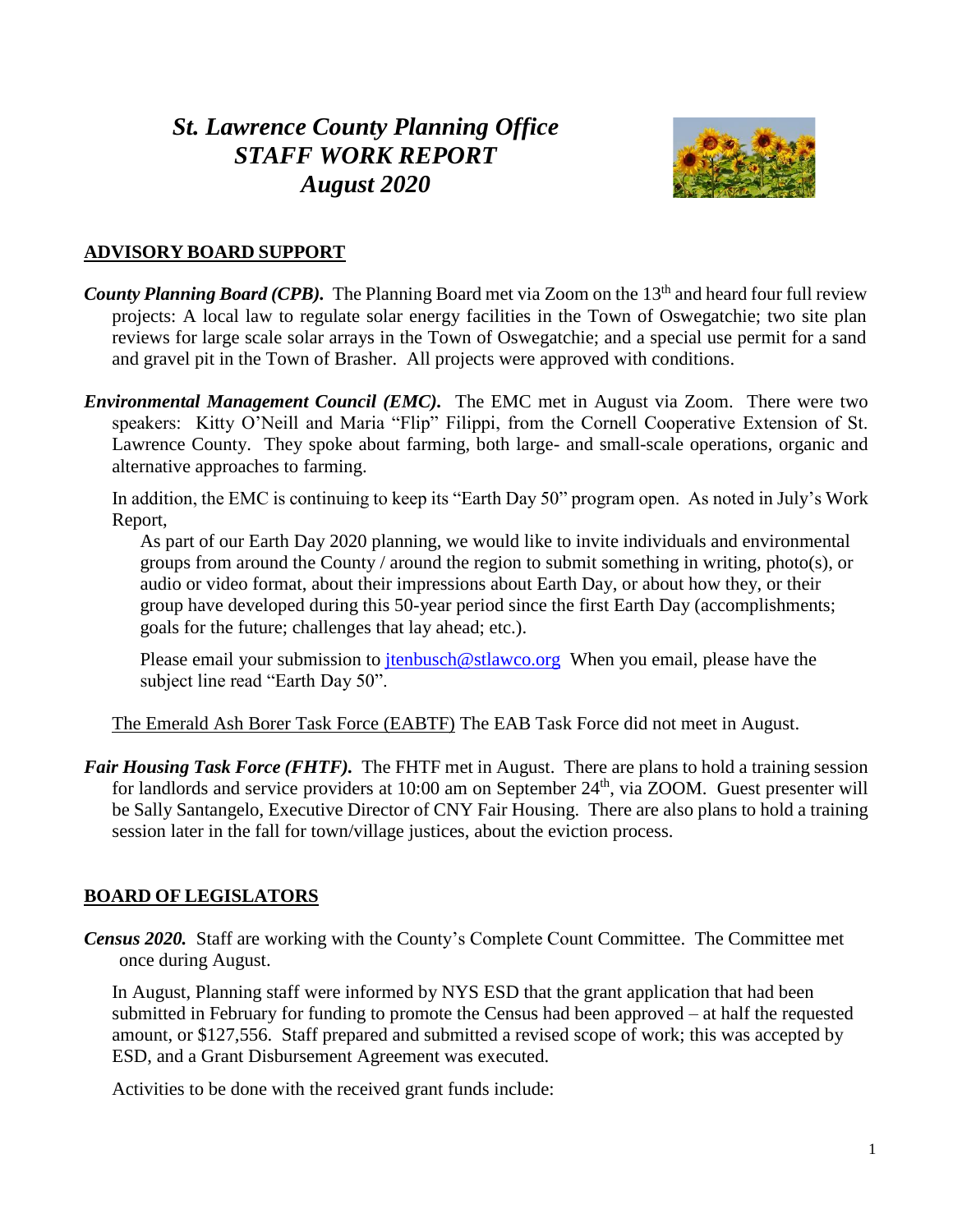- Wrapping three busses and one van. These will be rolling billboards for the Census.
- Full-page color advertisements in North Country This Week newspaper (7 weeks).
- Distribution of Census tote bags, facemasks, "We Count" activity books for children. In coordination with the North Country Library System.
- Local radio promotional spots; direct-mail (large print) and telephone calls to visuallyimpaired persons. In coordination with the North Country Association for the Visually Impaired.
- Direct mail to residential addresses across the County.

The deadline for completing the Census is currently set as September  $30<sup>th</sup>$ .

- *Emergency Response to COVID 19.* The Planning Office has been assisting with the County's COVID-19 response in several ways. Efforts include helping to staff the Emergency Operations Center (see separate section below) and mapping and locational analysis of COVID cases.
- *Jones & Laughlin (J&L) Site.* Participated in a technical conference call with DEC on August 25<sup>th</sup>.
- *Marine Sanctuary Assessment.* Staff have been researching the proposed Lake Ontario Marine Sanctuary. A representative from NOAA and the Oswego County Administrator made a presentation to the Board of Legislators in August.
- *Space Study***.** Staff are assisting with an assessment of County space needs. This project is on hold at the present time.

# **COMMUNITY / ECONOMIC DEVELOPMENT**

*Community Development Block Grants (CDBG).* The Planning Office administers three open grants: the Septic Tank Replacement Assistance Program (STRAP); the 23rd round of the Direct Homeownership Assistance Program, and the third round of its Countywide Housing Rehabilitation Program (CHRP 3).

The Grant Administration Plan is in progress and staff are compiling required documentation to submit to NYS Office of Community Renewal (OCR) before we are allowed to request funds under CHRP 3. The Plan covers such things as: program summary, program requirements & policies (eligible activities, national objectives, required program policies), and the grant administrative cycle (contract execution & start-up, environmental review, project implementation, compliance files & reporting).

- *Lead Hazard Abatement Program*. This \$1 million award from the US Department of Housing and Urban Development (HUD) is providing lead-based paint stabilization, or abatement assistance, to up to 52 households throughout the county. In August, the Planning Office, in consultation with its partners, the North Country Housing Council and the SLC Public Health Dept, continued to ramp up its Lead Hazard Abatement program.
- *Village of Potsdam Downtown Revitalization Initiative (DRI).* The Planning Office is participating as a project partner on the Local Planning Committee (LPC) for the Potsdam DRI. This project is moving forward, with several virtual meetings held in August. The project website is[: https://potsdamdri.com/.](https://potsdamdri.com/)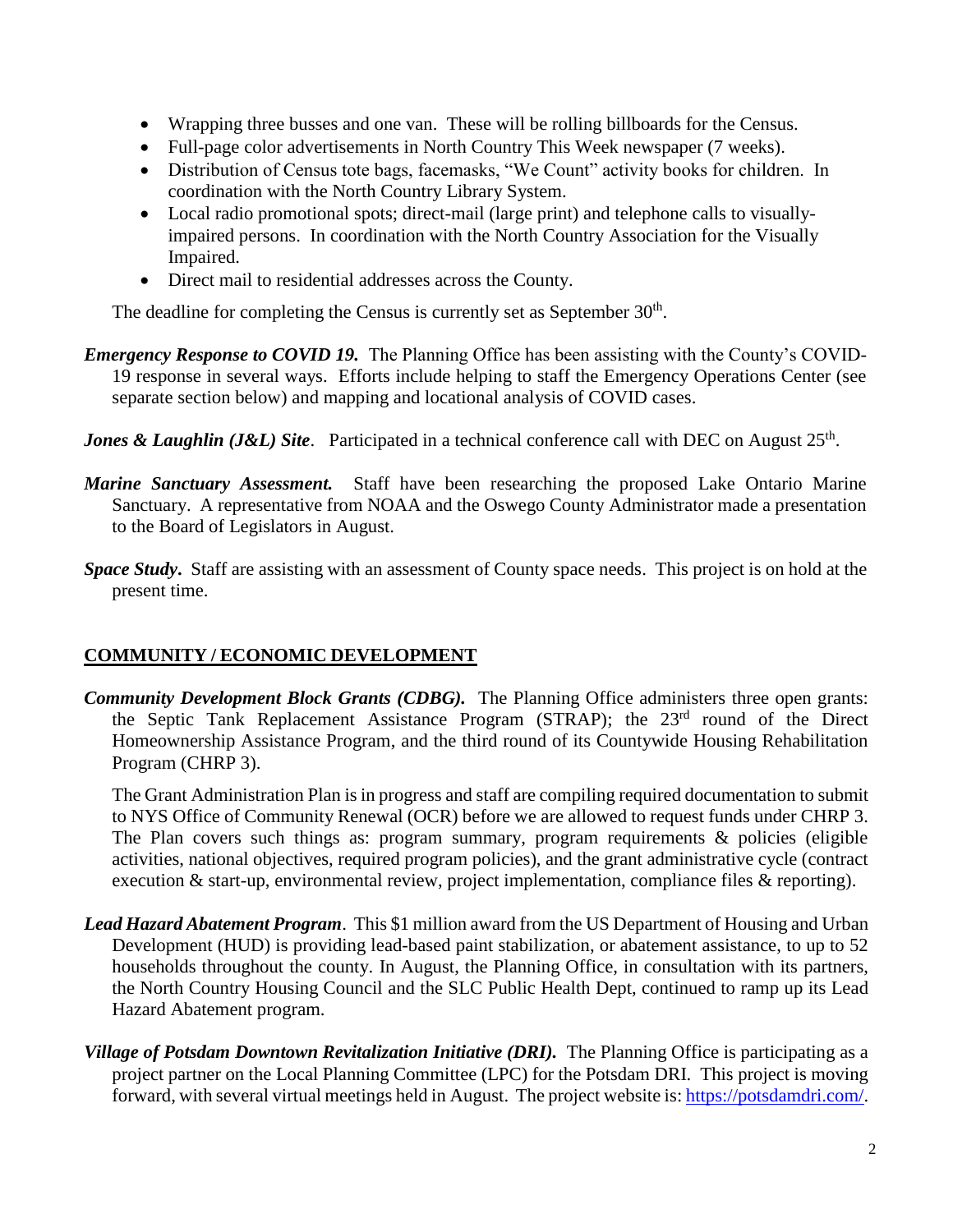#### **EMERGENCY OPERATIONS CENTER (EOC)**

*Daily Activity.* Staff, on a rotating basis, share in the daily EOC duties from their respective offices in Public Safety Complex. EOC operation consists of answering phones and logging and distributing COVID-19 resources requests, completing daily operations records, and mapping (see below).

### **GEOGRAPHIC INFORMATION SYSTEM**

- *COVID19 Mapping.* Since March 31<sup>st</sup>, Dakota has prepared daily maps for the County's Public Health Department to track positive, active, and regional cases of COVID-19.
- *Public Transportation Bus Routes.* In August, maps for all existing bus routes were finalized and uploaded to the public transit website. Through the end of this year, Matilda and Dakota will meet with Transit Manager Rena Ryan and Mobility Manager Frank Doldo to identify how some of the longer routes in the county can be revised.
- *County Mapping Upgrades.* Installation of ESRI's Enterprise GIS software began at the end of July and should be up and operational during the first week of August. The initial focus is to have Emergency Services Enterprise GIS needs established first and then Real Property and Planning will come next.

## **GRANTS MANAGER**

- *Grants Notice Distribution.* The Grants Notice is distributed to County Department Heads, Legislators, Superintendents of Schools, local municipal officials and approximately 350 additional individuals representing organizations throughout the North Country.
- *Hazard Mitigation Plan, 5-Year Update*. Staff are assisting Emergency Services with the required fiveyear update of the SLC Multi-Jurisdictional All-Hazard Mitigation Plan.

#### **PLANNING MATTERS**

- *St. Lawrence River Watershed Revitalization Plan.* This planning project encompasses the entire St. Lawrence River watershed in New York, including some or all of eight counties. The St. Lawrence River Watershed Revitalization Plan (WRP), is scheduled for completion in 2020.
- *Town of Hammond Land Use Reg. Revisions.* Staff is beginning a 6-8 month process of reviewing and then drafting an updated land use regulations document. The Town, with support from the Village of Hammond, has signed a MOU with the Planning Office to conduct the revision. Notable suggestions from the Town are new regulations for solar and an industrial zone.
- *Parks & Trails New York (PTNY).* Staff, Dakota, is working on submitting GIS data to PTNY that highlights recreation trail infrastructure in the County. This is ongoing